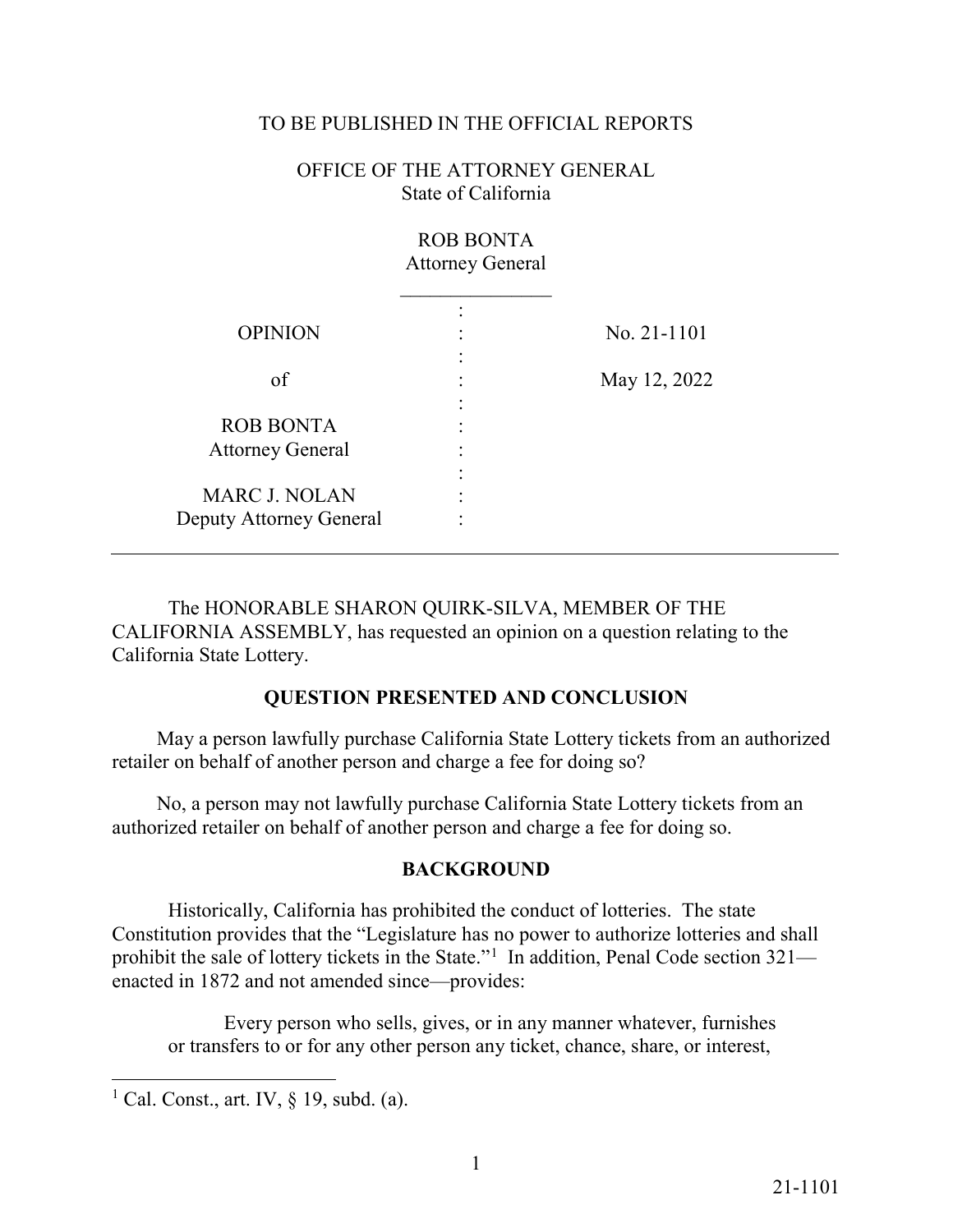or any paper, certificate, or instrument purporting or understood to be or to represent any ticket, chance, share, or interest in, or depending upon the event of any lottery, is guilty of a misdemeanor.

other Penal Code sections criminalize various forms of gambling and related activities.<sup>5</sup> Other sections of the Penal Code similarly prohibit various activities relating to lotteries, such as aiding or assisting in the administration of a lottery,<sup>[2](#page-1-0)</sup> keeping or operating a lottery office,<sup>[3](#page-1-1)</sup> or allowing the use of a building to conduct lottery operations.<sup>[4](#page-1-2)</sup> And still For example, Penal Code section 337a prohibits bookmaking;<sup>[6](#page-1-4)</sup> keeping or occupying a place for recording wagers;<sup>[7](#page-1-5)</sup> receiving, holding or forwarding bets on various games of chance, including lotteries;<sup>[8](#page-1-6)</sup> and similar activities.<sup>9</sup>

The sole exception to California's general prohibition of lotteries appears in the California State Lottery Act,<sup>10</sup> which the voters approved as part of initiative measure Proposition 37 on November 6, 1984.<sup>[11](#page-1-9)</sup> Proposition 37 amended the state Constitution to authorize the California State Lottery, as an exception to the general constitutional proscription cited above, and also established the Lottery Act.<sup>[12](#page-1-10)</sup> The Lottery Act in turn created the California State Lottery Commission to administer specified lottery games and allocate a portion of State Lottery revenues to supplement funding for public education in [California.1](https://California.13)[3](#page-1-11) In order to allow the State Lottery to function, the Lottery Act

<span id="page-1-1"></span><sup>3</sup>*Id.*, § 323.

<span id="page-1-2"></span><sup>4</sup>*Id.*, § 326.

<span id="page-1-3"></span>5 See *id.*, §§ 330-337z.

<span id="page-1-4"></span> $^{6}$  *Id.*, § 337a, subd. (a)(1).

<span id="page-1-5"></span><sup>7</sup>*Id.*, § 337a, subd. (a)(2).

<span id="page-1-6"></span>8 See *id.*, § 337a, subd. (a)(3) (prohibited bets include those made "upon the result, or purported result, of any lot . . . ."). A commonly understood meaning of "lottery" is "the drawing of lots in which prizes are distributed to the winners among persons buying a chance." (Merriam-Webster's Collegiate Dict. (11th ed. 2003) p. 736.)

<span id="page-1-7"></span> $^{9}$  *Id.*, § 337a, subd. (a)(4)-(6).

<span id="page-1-8"></span>10 Gov. Code, §§ [8880-8880.72](https://8880-8880.72).

<span id="page-1-9"></span><https://www.calottery.com/about-us>(as of May 12, 2022). <sup>11</sup> California State Lottery, About Us, How We Began: The Lottery Act,

<span id="page-1-10"></span>12 Cal. Const., art. IV, § 19, subd. (d).

<span id="page-1-0"></span> $\overline{a}$ 2 Pen. Code, § 322.

<span id="page-1-11"></span><sup>13</sup> Gov. Code, §§ 8880.4, 8880.5.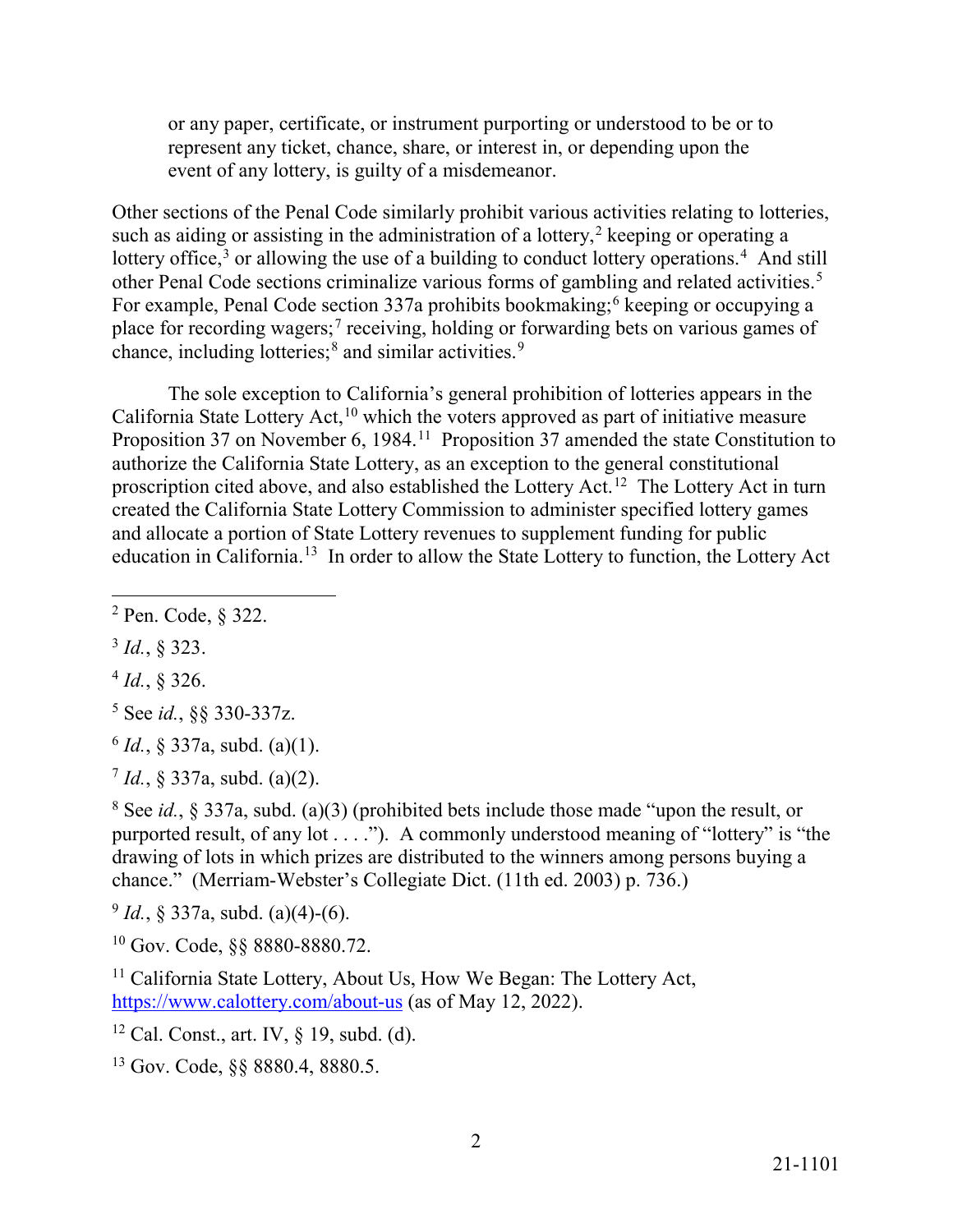exempts it from the Penal Code provisions that generally prohibit lotteries, but makes clear that this "exemption applies only to the operators of the Lottery and shall not be construed to change existing law relating to lotteries operated by persons or entities other than the Lottery."[14](#page-2-0)

the tickets on the person's [behalf.](https://behalf.15)<sup>15</sup> In recent years, various proposals have been In 1999, we issued Opinion No. 98-1103, in which we concluded that a person, company, or service may not lawfully purchase California State Lottery tickets from an authorized retailer on behalf of another person and charge that other person for obtaining advanced to allow commercial companies or services to purchase California State Lottery tickets for customers for a fee, using electronic platforms that have developed or greatly expanded since we issued our 1999 opinion. Against this backdrop, we have been asked to revisit that earlier opinion to determine whether it represented—and continues to represent—a correct statement of the law.

## **ANALYSIS**

company by telephone and pay for the tickets by credit card.<sup>16</sup> The company would then a prize was won, assist the customer in redeeming it.<sup>[17](#page-2-3)</sup> For its services, the company would charge a fee based on the number of tickets purchased.<sup>1[8](#page-2-4)</sup> In Opinion No. 98-1103, we were asked to consider a company's proposal to buy State Lottery tickets on behalf of customers who would place their ticket orders with the purchase the tickets from an authorized retailer, deliver the tickets to the customer, and, if

contingent event whatsoever" thereby commits a criminally punishable [offense.](https://offense.19)<sup>19</sup> In We concluded that such an arrangement was unlawful because it would violate Penal Code section 337a, which provides that every person who, "receives, holds, or forwards . . . any money, thing or consideration of value, . . . staked, pledged, bet or wagered, . . . upon the result, or purported result, of any lot, chance, casualty, unknown or

<span id="page-2-2"></span><sup>16</sup>*Id.* at. pp. 87-89.

<span id="page-2-3"></span><sup>17</sup>*Ibid.* 

-

<span id="page-2-4"></span><sup>18</sup>*Ibid.* 

<span id="page-2-5"></span>19 Pen. Code, § 337a, subd. (a)(3); 82 Ops.Cal.Atty.Gen., *supra*, at pp. 88-89. The punishment for a first offense of this type is currently "imprisonment in a county jail for a period of not more than one year or in the state prison, or by a fine not to exceed five thousand dollars (\$5,000), or by both imprisonment and fine." (Pen. Code,  $\S 337a(a)$ .)

<span id="page-2-0"></span><sup>14</sup> Gov. Code, § 8880.6; see also Gov. Code § 8880.70; 77 Ops.Cal.Atty.Gen. 89, 92 (1994).

<span id="page-2-1"></span><sup>15 82</sup> Ops.Cal.Atty.Gen. 87, 87-89 (1999).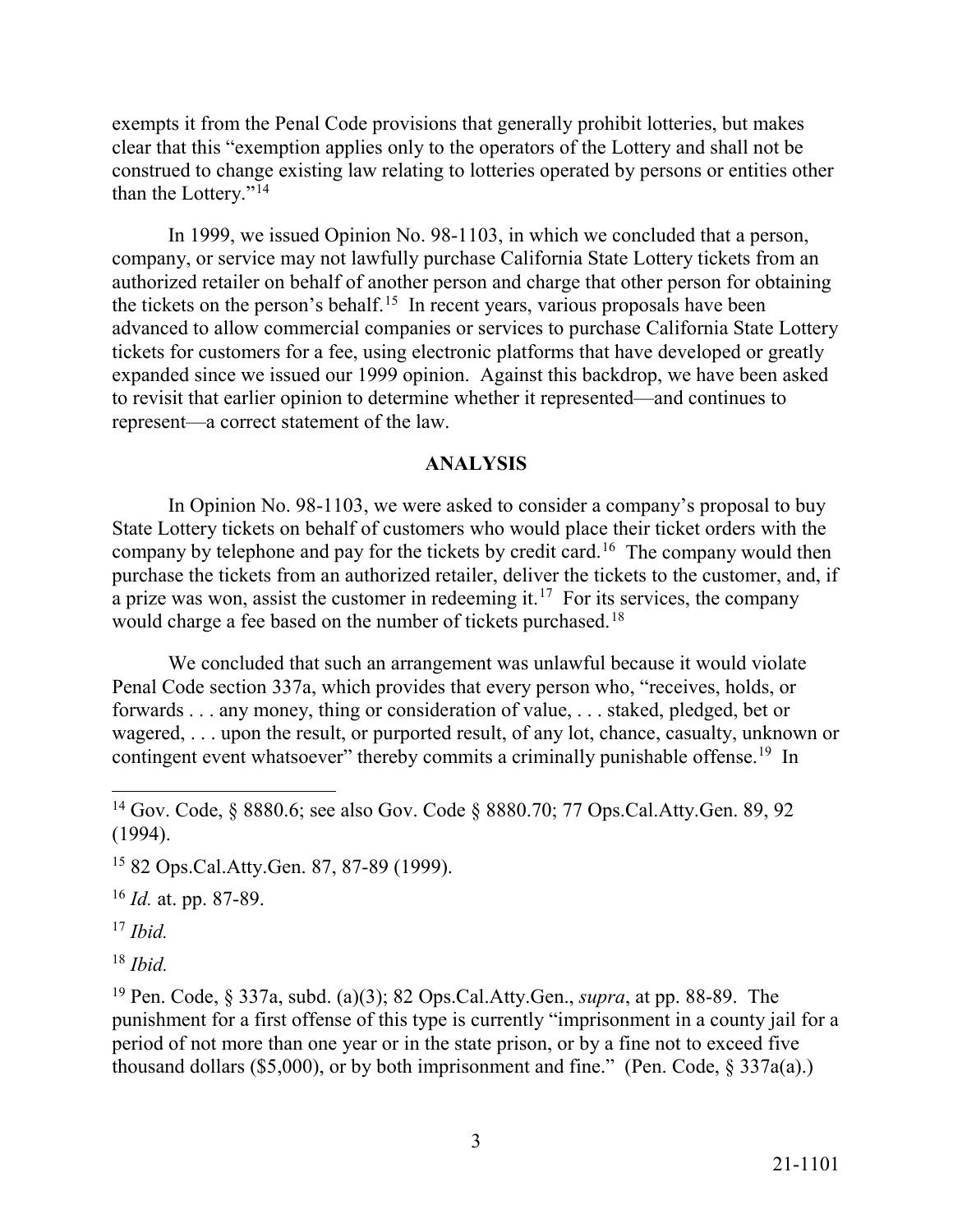Lottery by purchasing lottery tickets."<sup>[21](#page-3-1)</sup> On this basis, we concluded that the proposed evaluating the proposed transaction, we observed that the company—which was *not* an authorized retailer of State Lottery tickets within the meaning of the Lottery Act<sup>20</sup>— "would be receiving money from its customers to be wagered on the results of the State transaction would violate section 337a, which (as we explained) "prohibits a person from acting as the agent of another in purchasing lottery tickets and charging for the services rendered."[22](#page-3-2) 

 in *Advanced Delivery Services, Inc. v. [Gates](https://Gates.23)*. [23](#page-3-3) *Advanced Delivery* involved a messenger bettors' behalf, and then return the tickets to them.<sup>[24](#page-3-4)</sup> The court noted that "[s]ection holding or forwarding bets, and making or accepting bets."<sup>[25](#page-3-5)</sup> The later-enacted Horse prohibit "under certain limited circumstances."[26](#page-3-6) At the time *Advanced Delivery* was wagering exception carved out from section 337a to persons *within the enclosure*  contributing their *own money* to a *pari-mutuel pool* and betting on the result of a horserace *held at that meeting*."[27](#page-3-7) Since the conduct of the proposed messenger service We found additional support for our conclusion in the Court of Appeal's decision service that would accept betting instructions and money from individual bettors who did not attend the horse races in person, purchase pari-mutuel tickets at the racetrack on the 337a, enacted in 1909, sets forth the general prohibitions against, inter alia, bookmaking, Racing Act did not repeal section 337a, but legalized wagering that it would otherwise decided, the relevant sections of the Horse Racing Act "clearly limit[ed] the pari-mutuel

<span id="page-3-1"></span>21 82 Ops.Cal.Atty.Gen., *supra*, at p. 88.

<span id="page-3-2"></span><sup>22</sup>*Ibid.* 

<span id="page-3-3"></span><sup>23</sup>*Advanced Delivery Services, Inc. v. Gates* (1986) 183 [Cal.App.3d](https://Cal.App.3d) 967 (*Advanced Delivery*).

<span id="page-3-4"></span><sup>24</sup> *Id.* at p. 970. The term "pari-mutuel" refers to "a betting pool in which those who bet percentage for the management." (Merriam-Webster's Collegiate Dict. (11th ed. 2003) p. 901.) on competitors finishing in the first three places share the total amount bet minus a

<span id="page-3-5"></span><sup>25</sup>*Advanced Delivery*, *supra*, 183 [Cal.App.3d](https://Cal.App.3d) at p. 972.

<span id="page-3-6"></span><sup>26</sup>*Ibid.*, citing *People v. Haughey* (1941) 48 [Cal.App.2d](https://Cal.App.2d) 506, 510; see also Bus. & Prof. Code, § 19400 et seq. (currently known as the Horse Racing Law).

<span id="page-3-7"></span><sup>27</sup> Id. at p. 973, italics in original. The Horse Racing Law has since been amended to permit and regulate specified forms of wagering done outside the racing enclosure. (See Bus. & Prof. Code, §§ 19590-19604 (Wagering), 19605-19608.8 (Satellite Wagering).)

<span id="page-3-0"></span><sup>-</sup><sup>20</sup> See Gov. Code, §§ [8880.47-8880.55;](https://8880.47-8880.55) see also Gov. Code, § 8880.13 ("Lottery Game Retailer" means a person or organization with whom the Lottery Commission may contract for the purpose of selling tickets or shares in Lottery Games to the public").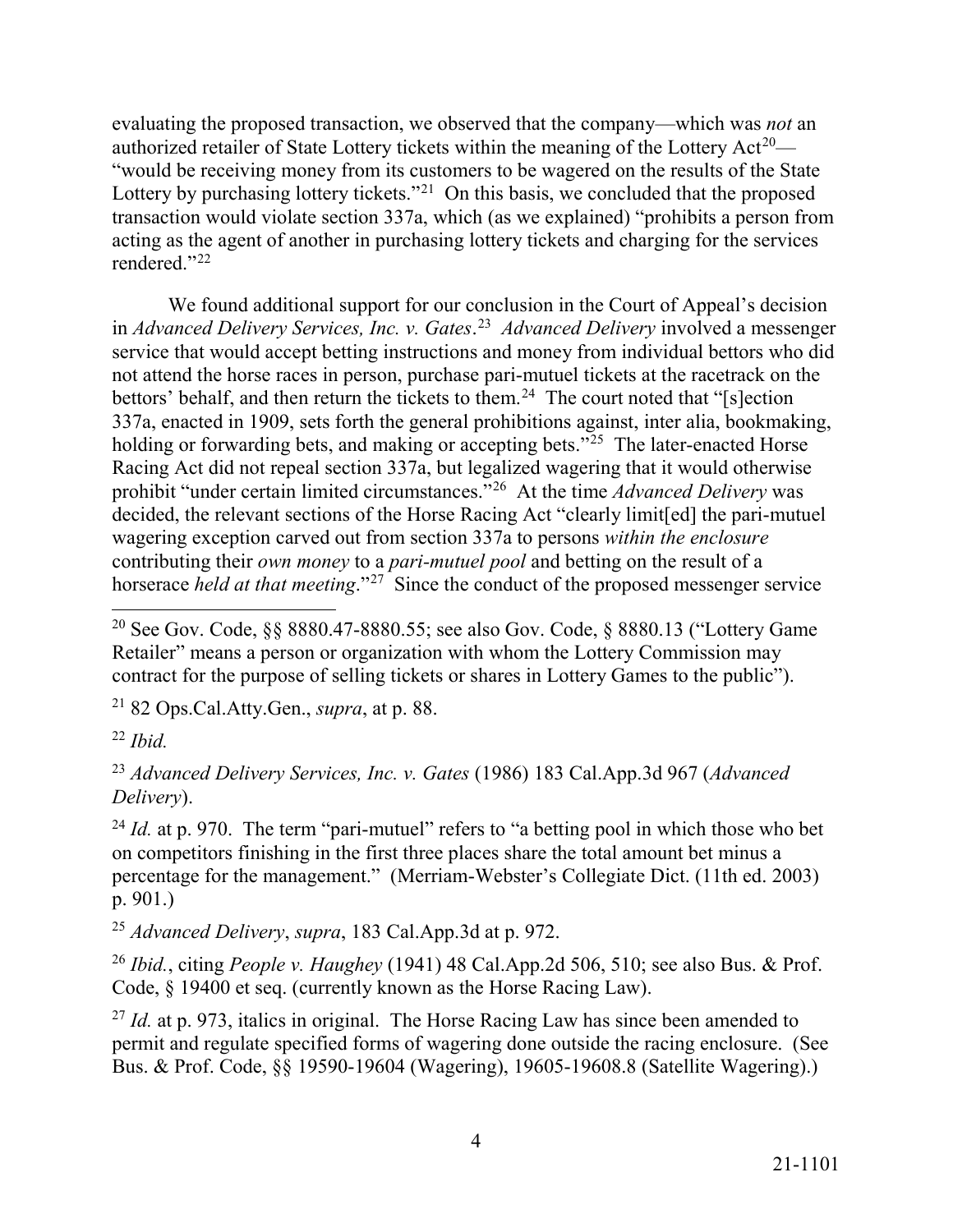did not fall within that limited carve-out to section 337a, the *Advanced Delivery* court had "no difficulty in concluding that the proposal would violate section  $337a$ ."<sup>28</sup> We noted prohibition of Penal Code section 337a."<sup>[29](#page-4-1)</sup> that the Lottery Act's provisions similarly created an exception to general Penal Code prohibitions regarding lotteries and other forms of gambling, but we found nothing in the Lottery Act (or any other law) "that would exempt the proposed activity from the

Lottery tickets through a representative and share in any proceeds.<sup>3[0](#page-4-2)</sup> We concluded that Finally, Opinion No. 98-1103 noted that the proposed ticket-purchasing arrangement did not constitute a lottery "pool"—a transaction made legal by a 1990 legislative amendment to the Lottery Act allowing multiple individuals to purchase State any changes to the current law to allow for the type of arrangement and conduct at issue would similarly be a matter "'best left to the Legislature with its fact finding capabilities through hearings at which all interested parties may have input.'"[31](#page-4-3)

unknown or contingent event whatsoever $[.]$ <sup>[32](#page-4-4)</sup> A person, company, or service receiving for purchasing tickets has evolved since 1999, and now includes the possibility of online depend on the particular technology or medium used.<sup>[33](#page-4-5)</sup> Upon revisiting Opinion No. 98-1103, there appears from the outset no reason to deviate from its conclusion. Section 337a continues to prohibit persons from receiving, holding, or forwarding money wagered "upon the result . . . of any lot, chance, casualty, money from customers to wager on the results of the State Lottery—i.e., by purchasing State Lottery tickets—falls squarely within that prohibition. And while the technology ordering via computer or mobile phone applications, the question of whether a person may lawfully purchase lottery tickets for another person in exchange for a fee does not

-

<span id="page-4-0"></span><sup>28 82</sup> Ops.CalAtty.Gen., *supra*, at p. 88.

<span id="page-4-1"></span> <sup>29</sup>*Id.* at p. 89.

<span id="page-4-2"></span><sup>30</sup>*Ibid.*; Gov. Code, § 8880.33; see 77 Ops.Cal.Atty.Gen., *supra*, at pp. 90-93.

<span id="page-4-3"></span><sup>31 82</sup> Ops.Cal.Atty.Gen., *supra*, at p. 89, quoting *Advanced Delivery*, *supra*, 183 [Cal.App.3d](https://Cal.App.3d) at p. 977.

<span id="page-4-4"></span><sup>32</sup> Pen. Code, § 337a, subd. (a)(3).

<span id="page-4-5"></span> is amended to "expressly authorize [such] changes." (Italics added.) <sup>33</sup> We note that Government Code section 8880.28(b) provides in part that "no changes in the types of games *or methods of delivery of these games* that incorporate technologies or mediums that did not exist, were not widely available, or were not commercially feasible at the time of the enactment of this chapter in 1984 shall be made" unless the Lottery Act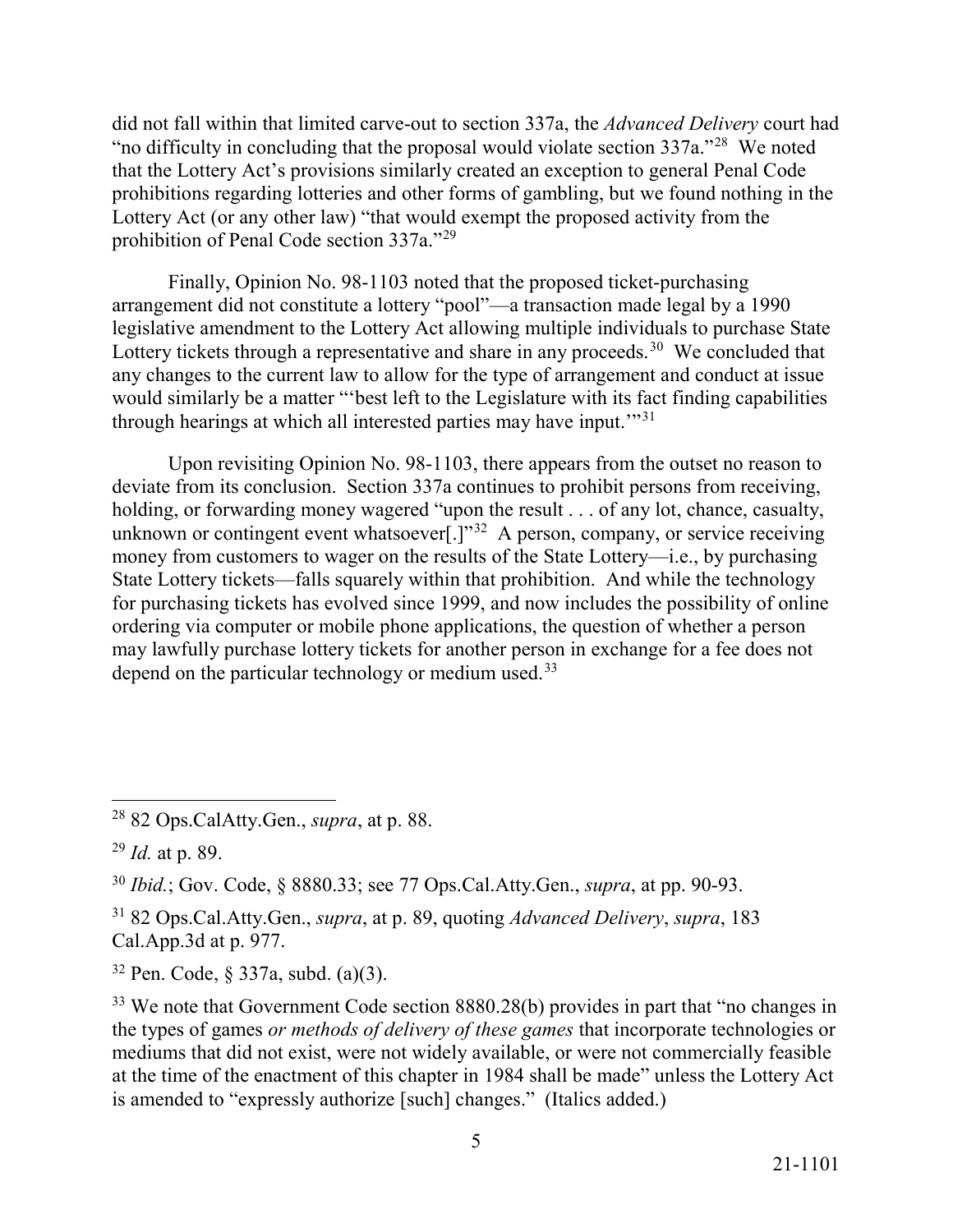The opinion request suggests, however, that Opinion No. 98-1103 improperly *Advanced Delivery* case mentioned above, because the Lottery Act does not contain the Racing Act. We disagree. As our prior opinion noted, the Lottery and Horse Racing would otherwise be illegal gambling activities. We relied on *Advanced Delivery* to treated the Lottery Act as analogous to the Horse Racing Act, as construed in the same stringent restrictions on how and where a player must buy a ticket as the Horse Acts are analogous in the sense that both create specific and limited exceptions to what conclude that the proposed lottery activity was unlawful because it was not authorized by the Lottery Act, just as the proposed betting activity considered in *Advanced Delivery*  was not authorized by the Horse Racing Act. We stand by this reasoning and conclusion.

 opinion in *In re Walker*. [34](#page-5-0) Again, we disagree. *Advanced Delivery* is fully consistent with *Walker*. *Advanced Delivery* correctly noted that *Walker* involved an amendment to physically purchase the tickets inside the racing enclosure.[35](#page-5-1) While *Walker* observed that commercial solicitation of bets remained illegal under section 337a.[36](#page-5-2) *Advanced*  that the commercial scheme at issue in *Advanced Delivery* was likewise unlawful.<sup>[38](#page-5-4)</sup> We The opinion request also suggests that *Advanced Delivery* was questionable precedent for us to rely on because it misconstrued the California Supreme Court's the Horse Racing Act that, before it was repealed in 1953, allowed an individual bettor to place bets on horse races from outside the racing enclosure through an agent who would this amendment must be read, by necessary implication, to also permit the agent to purchase the tickets, it nonetheless held that, even under the terms of the amendment, the *Delivery*, in turn, cited *Walker* and cases reaching similar conclusions to support its view that betting conducted by agents on a commercial basis had always been prohibited, $37$  and therefore continue to believe that *Advanced Delivery* is sound and applicable precedent.<sup>[39](#page-5-5)</sup>

<span id="page-5-0"></span>-<sup>34</sup>*In re Walker* (1938) 11 Cal.2d 464 (*Walker*).

<span id="page-5-1"></span><sup>35</sup>*Advanced Delivery*, *supra*, 183 [Cal.App.3d](https://Cal.App.3d) at p. 974, citing *Walker*, *supra*, 11 Cal.2d at pp. 468-469.

<span id="page-5-2"></span><sup>36</sup> Walker, supra, 11 Cal.2d at pp. 466, 468-469.

<span id="page-5-3"></span><sup>37</sup> *Advanced Delivery, supra,* 183 [Cal.App.3d](https://Cal.App.3d) at pp. 973-975.

<span id="page-5-4"></span><sup>38</sup>*Id.* at p. 977.

<span id="page-5-5"></span>39 We also reject the related suggestion that, under *Walker*, an exemption to section 337 may be implied so long as it does not contravene strong state policy. First, because *Walker* interpreted the contours of an express (but later repealed) legislative exemption to criminal liability under section 337, it cannot be read to support the view that such exemptions may be generally implied. In any event, the strong state policy articulated in both *Walker* and *Advanced Delivery* is one that disfavors the commercial taking and forwarding of bets. (See *Walker*, *supra*, 11 Cal.2d at pp. 468-469; *Advanced Delivery*, *supra*, 183 [Cal.App.3d](https://Cal.App.3d) at pp. 976-977.)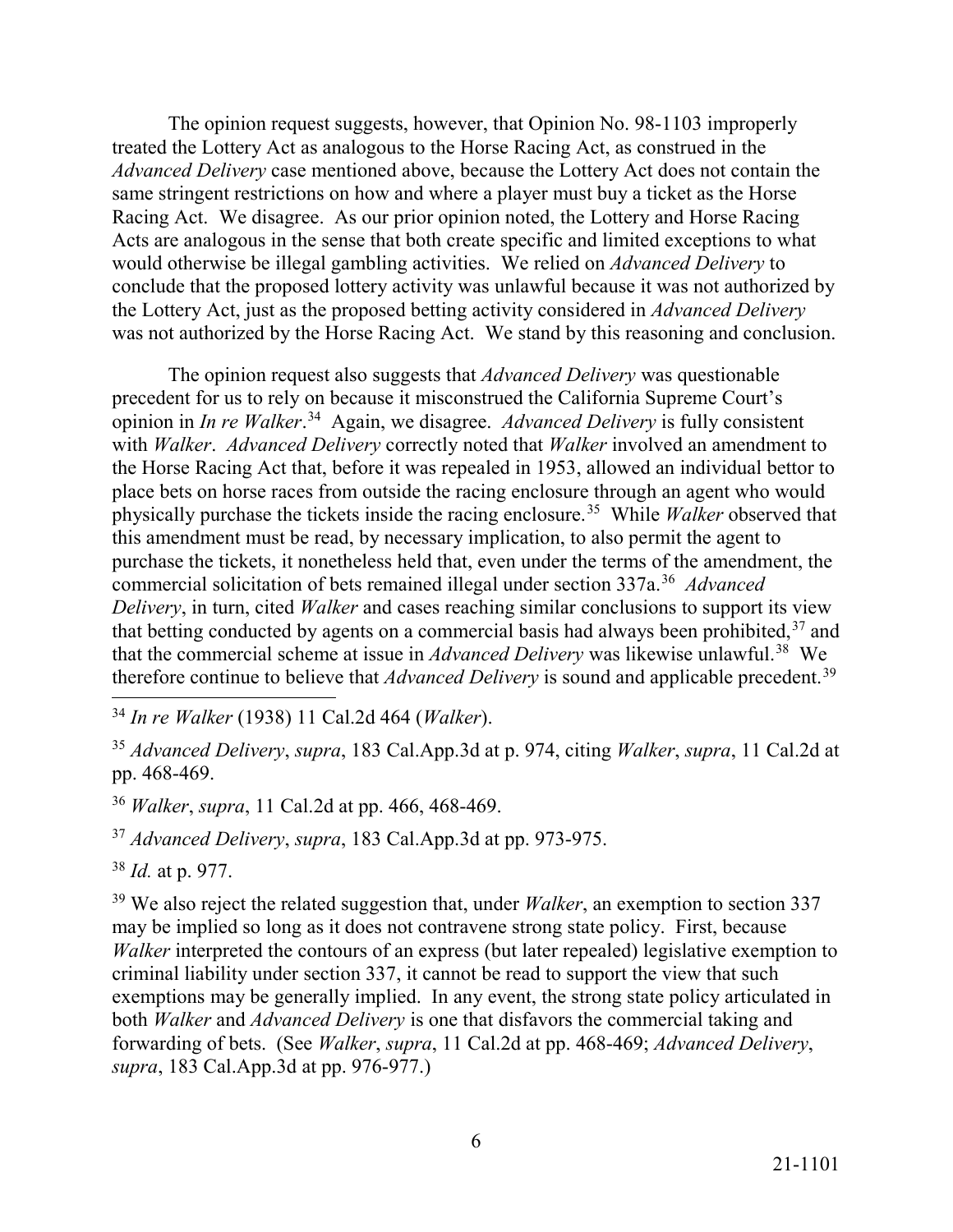detail in a 1994 opinion (Opinion No. 94-102).<sup>40</sup> That provision, which allows a exception to the general language of Penal Code section 337a."<sup>[41](#page-6-1)</sup> The Legislature's pool" without violating Penal Code section 337a.<sup>[42](#page-6-2)</sup> As we stated in our Opinion No. 94- 102, however, there is "nothing in the legislative history of [that provision] to suggest necessary expenses."<sup>43</sup> That is precisely the business activity contemplated here, and we the Lottery Act. We find further support for our prior conclusion in the Lottery Act's lottery pool provision, which we discussed briefly in Opinion No. 98-1103 and examined in more representative to purchase tickets on behalf of a group of individuals, is "a limited enactment of the lottery pool provision in 1990 legalized a practice that Penal Code section 337a otherwise would have prohibited, and a pool representative may now be reimbursed for the "actual and necessary expenses incurred in managing a state lottery that a representative would be authorized to *operate a business in which the charges would generate income for the representative* in addition to reimbursement for actual and conclude that it is not authorized by the lottery pool exception or any other provision of

that third-party ticket purchasing is generally permissible.<sup>44</sup> That regulation also at the time it is determined to be a winning Ticket."<sup>[45](#page-6-5)</sup> In our view, the regulation is  $\overline{a}$ Finally, we reject a commenter's suggestion that State Lottery regulation number 5.4.2, which states in part that "a Winner need not have purchased the Ticket," indicates provides that a "Winner is a Player who . . . legally acquires a winning Ticket and owns it designed to address scenarios where a ticket purchaser lawfully transfers a ticket (or a share of a ticket) to another person. For example, a lawful ticket purchaser may give a

<span id="page-6-0"></span>40 77 Ops.Cal.Atty.Gen., *supra*, at p.89.

<span id="page-6-1"></span>41 77 Ops.Cal.Atty.Gen., *supra*, at p. 93; Gov. Code, § 8880.33.

<span id="page-6-2"></span> members, and completing the necessary forms to claim any prizes[.]" (*Id.* at p. 91.) 42 77 Ops.Cal.Atty.Gen., *supra*, at p. 93. We observed that such expenses might include "photostating each ticket purchased and providing copies to each member of the pool, maintaining a safety deposit box for the tickets, keeping all requisite records for the

<span id="page-6-3"></span><sup>43</sup>*Id.* at pp. 93-94, italics added.

<span id="page-6-4"></span> determined to be a winning Ticket either by a Draw or by scratching the play area. Ticket; however, the Winner must Claim the Prize. A 2nd Chance Winner is a person website as the Winner of that Draw." (Cal. State Lottery Com., Cal. Lottery Regulations, reg. 5.4.2 (approved May 27, 2021).) <sup>44</sup> The full text of Regulation 5.4.2 is as follows: "A Winner is a Player who is not a Disqualified Person, who legally acquires a winning Ticket and owns it at the time it is Except as otherwise provided in these regulations, a Winner need not have purchased the whose eligible entry is drawn in a 2nd Chance Draw and who is identified on the Lottery

<span id="page-6-5"></span><sup>45</sup>*Ibid.*